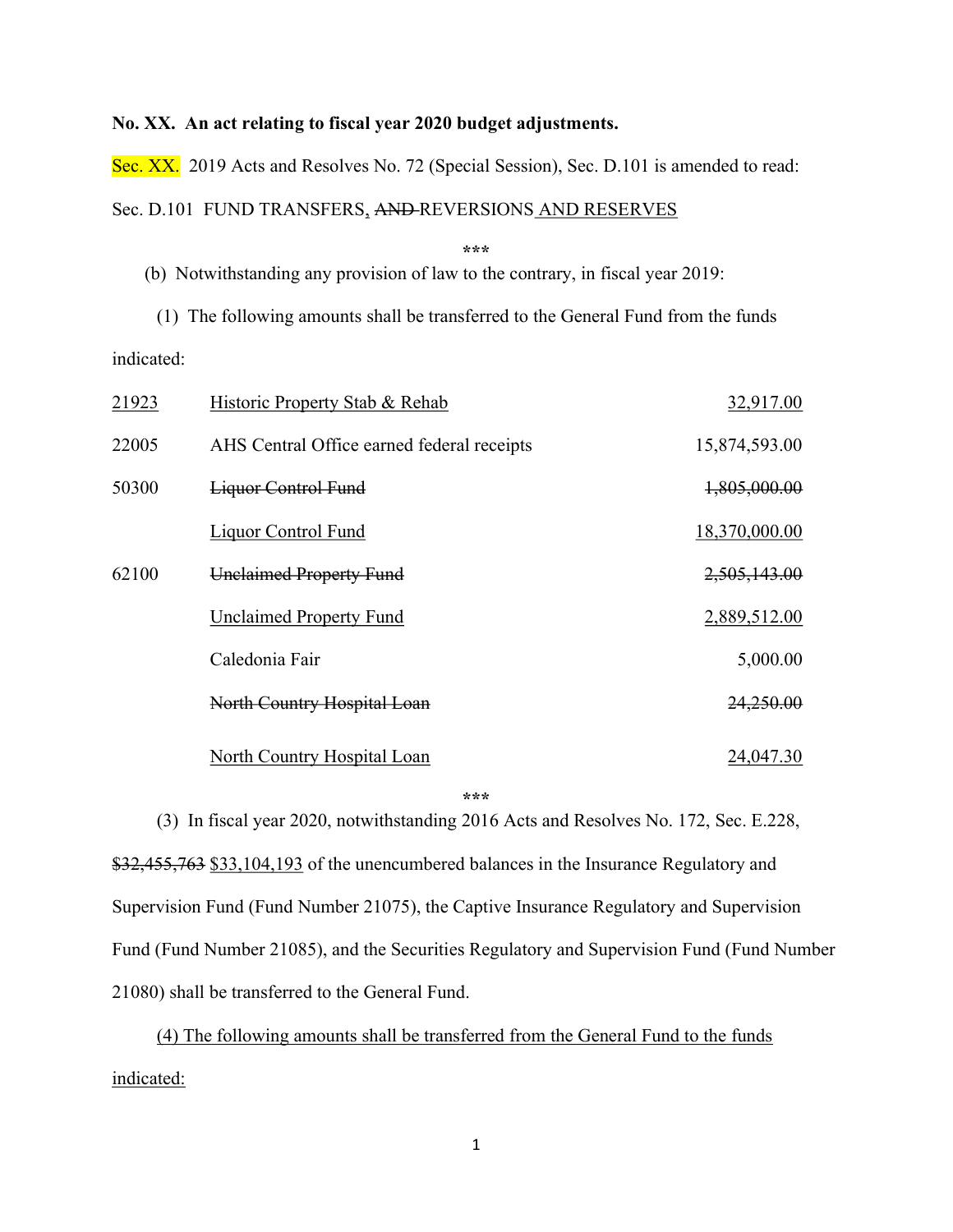| 21370 | <b>Tobacco Litigation Settlement Fund</b>                                  | 1,500,000.00 |
|-------|----------------------------------------------------------------------------|--------------|
| 21555 | <b>Emergency Relief and Assistance Fund</b>                                | 1,476,322.00 |
| 56100 | Workers' Compensation Fund                                                 | 2,715,144.00 |
| 56200 | <b>State Liability Insurance Fund</b>                                      | 2,323,899.00 |
| 56300 | $Risk$ Management $-$ all other insurance                                  | 128,000.00   |
| 58600 | Equipment Revolving Fund                                                   | 945,000.00   |
|       | (A) Of the amount transferred to the Emergency Relief and Assistance Fund, |              |

\$865,000 is intended to meet additional projected funding needs for fiscal year 2020, and the remainder is to be applied toward pre-funding projected needs for fiscal year 2021.

 (B) Of the amount transferred to the Equipment Revolving Fund, \$945,000 shall be for the intended purpose of establishing revolving loans for Information Technology needs and shall be tracked and reported separately from other Equipment Revolving Fund activity.

### \*\*\* (c) Notwithstanding any provisions of law to the contrary, in fiscal year 2020:

(1) The following amounts shall revert to the General Fund from the accounts indicated:

| 1130030000 | Department of Libraries           | 106,000.00 |
|------------|-----------------------------------|------------|
| 1210001000 | Legislative Council               | 75,000.00  |
| 1210002000 | Legislature                       | 175,000.00 |
| 1220000000 | Joint Fiscal Office               | 30,000.00  |
| 1240001000 | Lieutenant Governor               | 1,555.54   |
| 2130100000 | State's Attorneys                 | 116,991.45 |
| 2130200000 | Sheriffs                          | 354,968.67 |
| 2130400000 | Special investigative unit        | 2,603.49   |
| 2170010000 | Criminal Justice Training Council | 6,772.00   |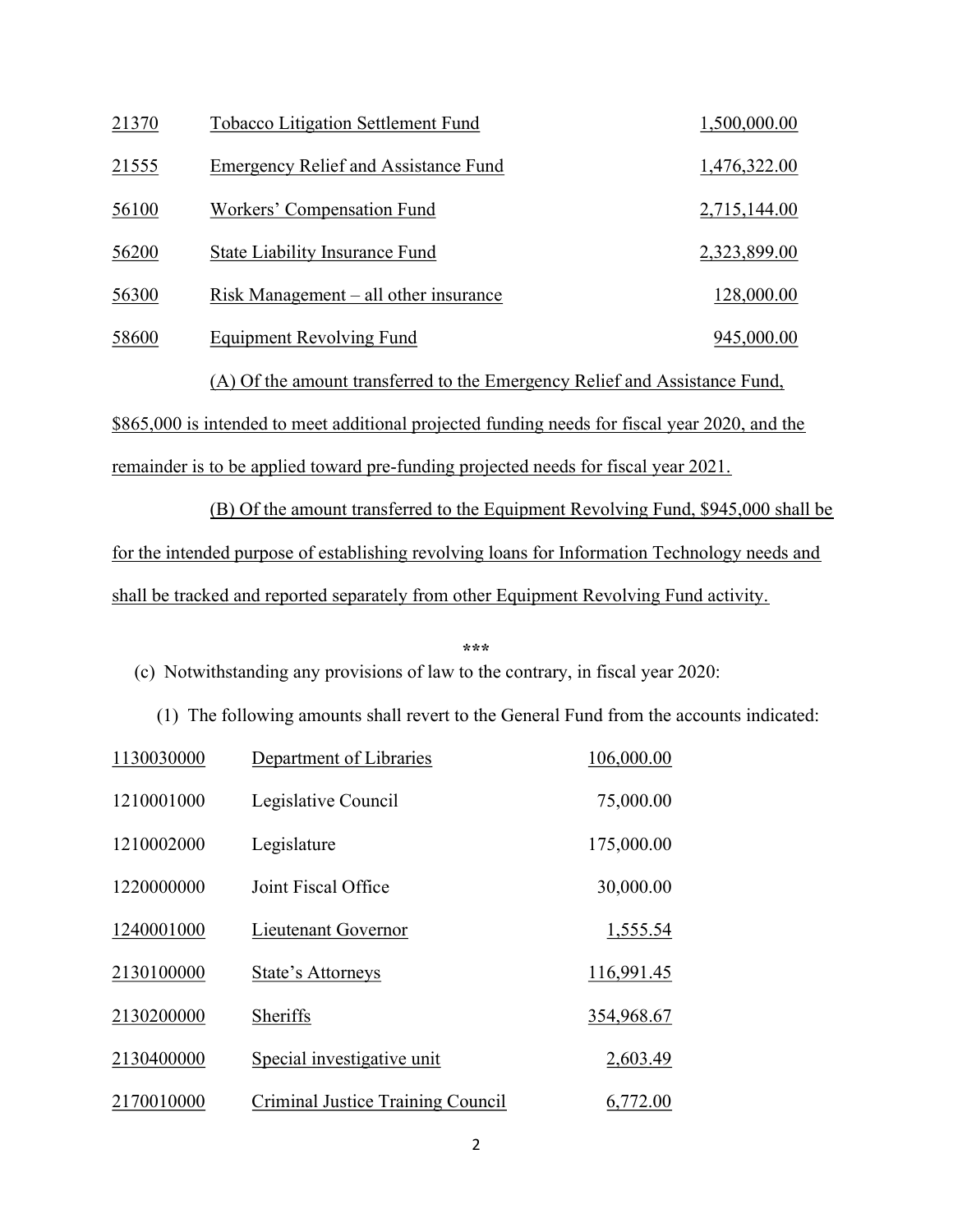| 3300010000 | Vermont Veterans' Home             | 50,000.00 |
|------------|------------------------------------|-----------|
| 3310000000 | Commission on Women                | 1,732.18  |
| 3330010000 | Green Mountain Care Board          | 80,674.56 |
| 1260891402 | Public Retirement Plan Study       | 1,159.71  |
| 2240891101 | Case Mgnmt Syst-docket files       | 3,777.50  |
| 5100891904 | <b>Staff to Student Task Force</b> | 7,320.00  |

(2) The following amounts shall revert to the Education Fund from the accounts indicated:

| 5100040000                                                                            | Special Education Formula         | 87,050.70     |  |  |
|---------------------------------------------------------------------------------------|-----------------------------------|---------------|--|--|
| 5100050000                                                                            | <b>State-Placed Students</b>      | 161,178.15    |  |  |
| 5100090000                                                                            | <b>Education Grants</b>           | 5,692,153.71  |  |  |
| 5100100000                                                                            | Transportation                    | 489.14        |  |  |
| 5100110000                                                                            | Small Schools                     | 20,167.00     |  |  |
| 5100190000                                                                            | <b>Essential Early Education</b>  | 19,275.92     |  |  |
| 5100200000                                                                            | <b>Technical Education</b>        | 1,042,705.01  |  |  |
| 5100210000                                                                            | Ed-Flexible Pathways              | 1,274,806.98  |  |  |
| The following amounts shall revert to the Federal Fund 22005 from the accounts<br>(3) |                                   |               |  |  |
| indicated:                                                                            |                                   |               |  |  |
| 7110030000                                                                            | Community development block grant | 25,246,030.33 |  |  |

 (d) Notwithstanding any provisions of law to the contrary, in fiscal year 2020 the following General Fund reserves shall be made:

 (1) Pursuant to 32 V.S.A. § 308, \$1,643,980.40 shall be reserved in the General Fund Budget Stabilization Reserve.

 (e) Notwithstanding any provisions of law to the contrary, in fiscal year 2020 the following shall be unreserved:

 (1) Pursuant to 2018 (Special Session) Acts and Resolves No. 11, Sec. D.101, as amended by 2019 Acts and Resolves No. 6, Sec. 56, and as further amended by 2019 Acts and Resolves No. 72, Sec. C.102, \$850,000 is made available for general fund appropriations in fiscal year 2020.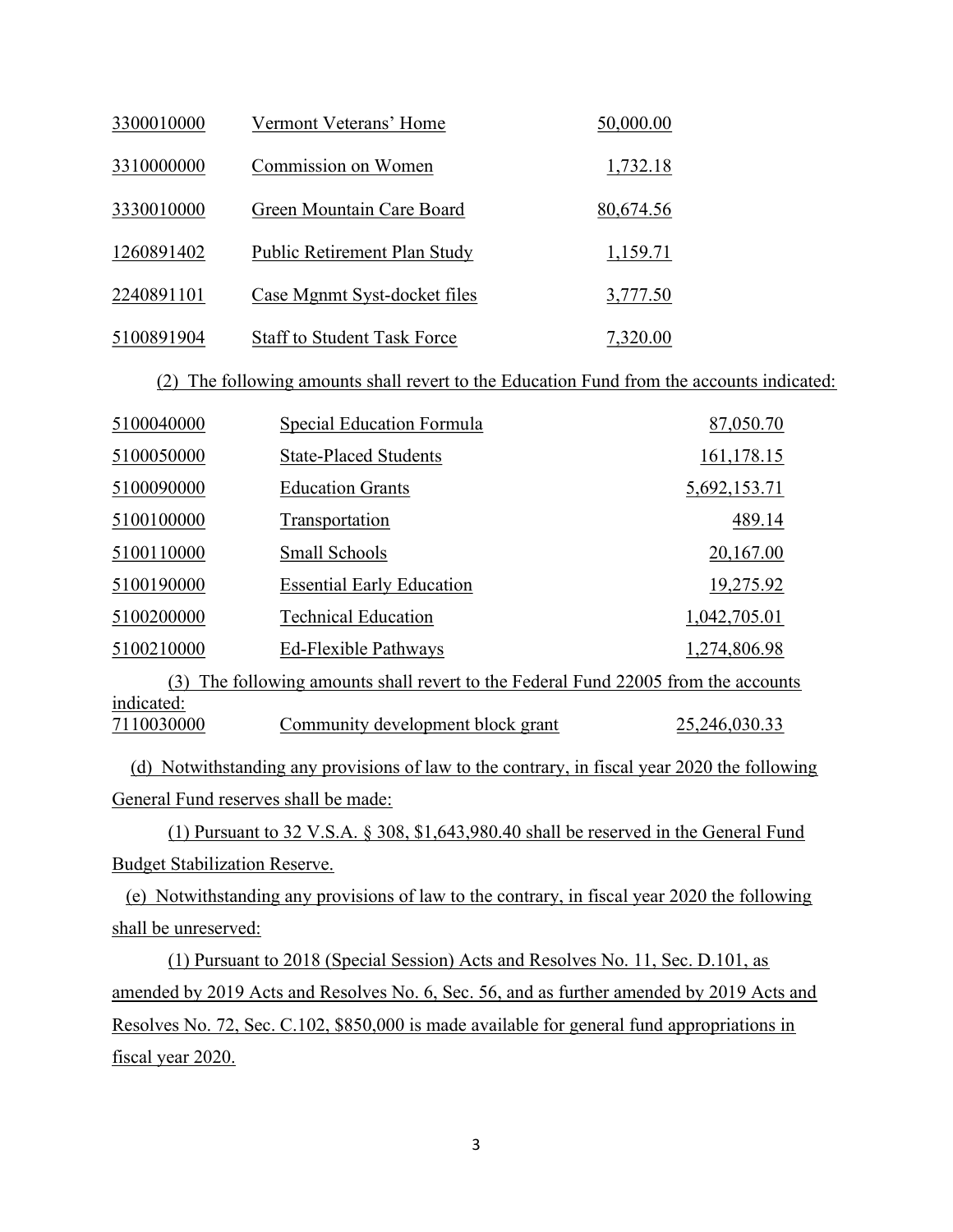EXPLANATION: FY 2020 updated estimated direct applications, transfers, reversions and reserves to/(from) the General Fund, the Education Fund and the Federal Fund in addition to the capitalization of IT revolving loans and the prefunding of future ERAF obligations. Language pursuant to the statutory reserving of general funds in the Budget Stabilization Reserve is added to document its component use of the general fund budget.

Sec. XX. 2019 Acts and Resolves No. 72, Sec. D.105 is added to read:

# Sec. D.105 CONTRIBUTION TO THE 27/53 RESERVE

(a) \$2,180,000 general fund shall be reserved in the 27/53 reserve in fiscal year 2020. This action is the fiscal year 2021 contribution to the  $27<sup>th</sup>$  payroll reserve as required by 32 V.S.A. Sec. 308e.

EXPLANATION: Pre-payment of the FY 2021 27<sup>th</sup> payroll reserve requirement.

Sec. XX. 2019 Acts and Resolves No. 72, Sec. D.106 is added to read:

# Sec. D.106 EXEMPTIONS FROM TRANSPORTATION FUND BUDGET STABILIZATION RESERVES

(a) Transportation Fund amounts totaling \$3,052,932.49, reverted under the Secretary of Administration's carry-forward authority in 2019 Acts and Resolves No. 6, Sec. 79(a), are exempt from the fiscal year 2019 Transportation Fund appropriation total used to calculate the five percent budget stabilization requirement for fiscal year 2020 in 32 V.S.A. § 308a.

EXPLANATION: Transportation Fund revenue reductions at FY2019 year-end have entailed reversions of FY2019 spending authority, which should reduce the amounts needed to fulfill the 5% budget stabilization calculation in 32 VSA Sec 308a.

Sec. XX. CARRY FORWARD AUTHORITY

 (a) Notwithstanding any other provisions of law and subject to the approval of the Secretary of Administration, General, Transportation, Transportation Infrastructure Bond, Education Fund, Clean Water Fund (Fund 21932), and Agricultural Water Quality Fund (Fund 21933) appropriations remaining unexpended on June 30, 2020 in the Executive Branch of State government shall be carried forward and shall be designated for expenditure.

 (b) Notwithstanding any other provisions of law, General Fund appropriations remaining unexpended on June 30, 2020 in the Legislative and Judicial branches of State government shall be carried forward and shall be designated for expenditure.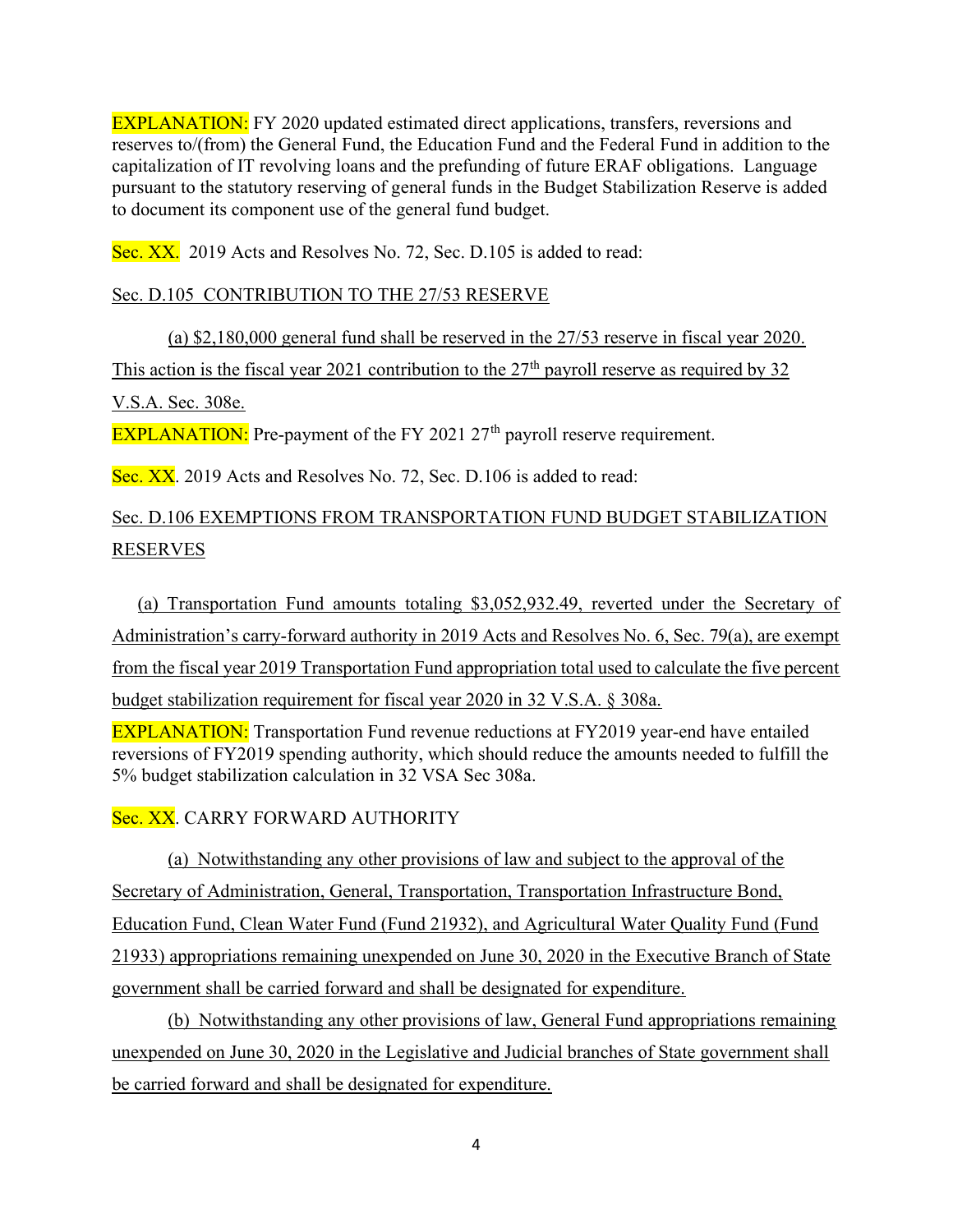### Sec. XX. FISCAL YEAR 2020 ONE-TIME GENERAL FUND APPROPRIATIONS

 (a) In fiscal year 2020, the sum of \$370,000 is appropriated to the Secretary of Administration for distribution to departments to provide funding for the fiscal year 2020 change to the Vermont State Employees Retirement System's employer contribution rate.

 (b) In fiscal year 2020, the sum of \$25,000 is appropriated to the Agency of Commerce and Community Development for the launch of the USS Vermont.

 (c) In fiscal year 2020, the sum of \$450,000 is appropriated to the Secretary of State for calendar year 2020 general election expenditures.

**EXPLANATION:** One-time appropriations of general funds for the purposes described above.

Sec. XX. 2019 Acts and Resolves No. 72, Sec. C.100 is amended to read:

\*\*\*

(a) In fiscal year 2019, funds are appropriated from the General Fund and shall be carried forward as follows:

\*\*\*

(21) To the Department of Disabilities, Aging and Independent Living Agency of Human Services, Global Commitment: \$750,000. These funds shall be matched with federal Medicaid funds and expended in equal amounts over fiscal years 2020 through 2022. In each year these funds shall be for the statewide administration of the Support and Services at Home (SASH) program. The intent is for this portion of statewide administration funding to transition to the statewide ACO as additional Medicare covered lives are attributed to the ACO during this threeyear period. These funds are in addition to other funding included in the Department's budget for SASH. The Department shall include a report on the SASH statewide administration with the fiscal year 2021 budget presentation.

**EXPLANATION:** These funds need to be appropriated to the Agency of Human Services to be used as the State match for the SASH Global Commitment Investment.

5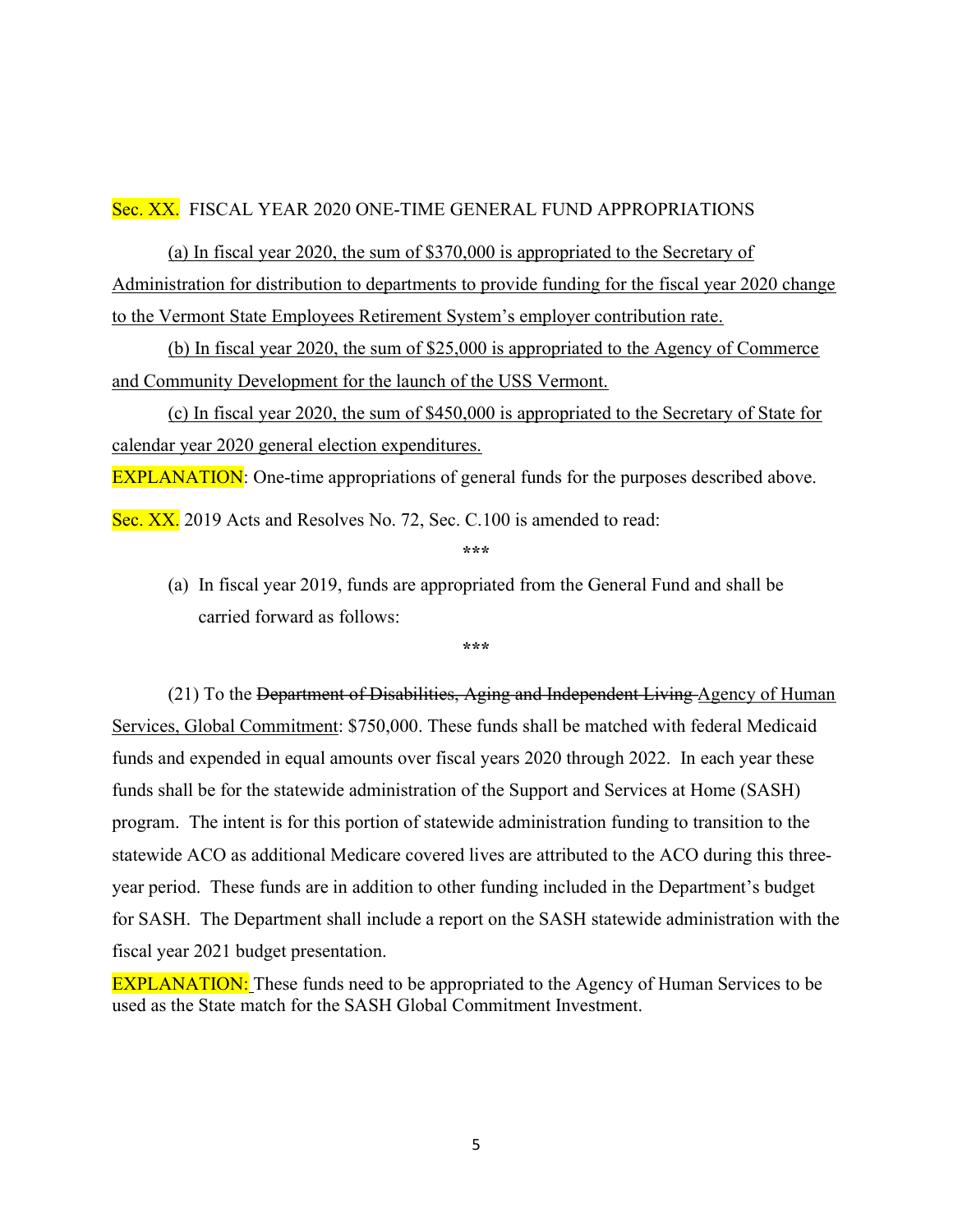Sec. XX. 2019 Acts and Resolves No. 72, Sec. E.215 is amended to read:

(a) The amount of  $$1,426,718$   $$1,329,150$  shall be disbursed to the Vermont Student Assistance Corporation for the National Guard Educational Assistance program established in 16 V.S.A. § 2856 and the National Guard Tuition Benefit Program established in 16 V.S.A. § 2857.

(b) Up to \$97,568 shall be disbursed by the Military to the Vermont State Colleges to fund the difference between Northern Vermont University tuition rates and Vermont Technical College tuition rates for students attending Vermont Technical College and participating in the National Guard Tuition Benefit Program.

EXPLANATION: The National Guard Tuition Benefit Program (NGTBP) currently funds UVM at the UVM resident rate, CCV at the CCV resident rate, NVU at the NVU resident rate and all other state colleges and private college receive the NVU resident rate. The Guard's understanding was that Vermont State Colleges (VSC) would provide scholarships for the difference in rates at VTC and Castleton. Presently a subset of students are being billed a combined total of \$60K by VTC and Castleton so far this year. VSAC ended fiscal year 2019 with a remaining balance of \$97,568 in underspent grant funds. The Military allowed VSAC to carry these funds into fiscal year 2020. By reducing the fiscal year 2020 grant to VSAC, the Military has the necessary appropriation to disburse funds to the VSC to address the tuition benefit funding shortfall, and VSAC has its necessary funding due to retaining \$97K of its fiscal year 2019 grant award.

Sec. XX. 2019 Acts and Resolves No. 72, Sec. E.219 is amended to read:

(a) Of this appropriation, \$1,000 shall be used for continuation of the Vermont Medal Program; \$4,800 shall be used for the expenses of the Governor's Veterans' Advisory Council; \$7,500 shall be used for The Veterans' Day parade Boy Scout Summer Camp Scholarships; \$5,000 shall be used for the Military, Family, and Community Network; and \$10,000 shall be granted to the American Legion for the Boys' State and Girls' State programs.

EXPLANATION: The November 2019 Veteran's Day Parade in Middlebury was originally planned to be hosted by the Middlebury Legion. However, a major construction project taking place in downtown Middlebury prevented the parade from occurring in Middlebury. Since the funding was not used for the parade this year, the Boy Scouts have made a request to repurpose the \$7,500 for summer camp scholarships. The request for assistance to attend summer camp historically outstrips the funds that are available to provide scholarships. The Scout District will be accepting scholarship applications through April 13, 2020 for the upcoming summer camps.

Sec. XX. 2019 Acts and Resolves No. 72, Sec. E.301 is amended to read:

\*\*\*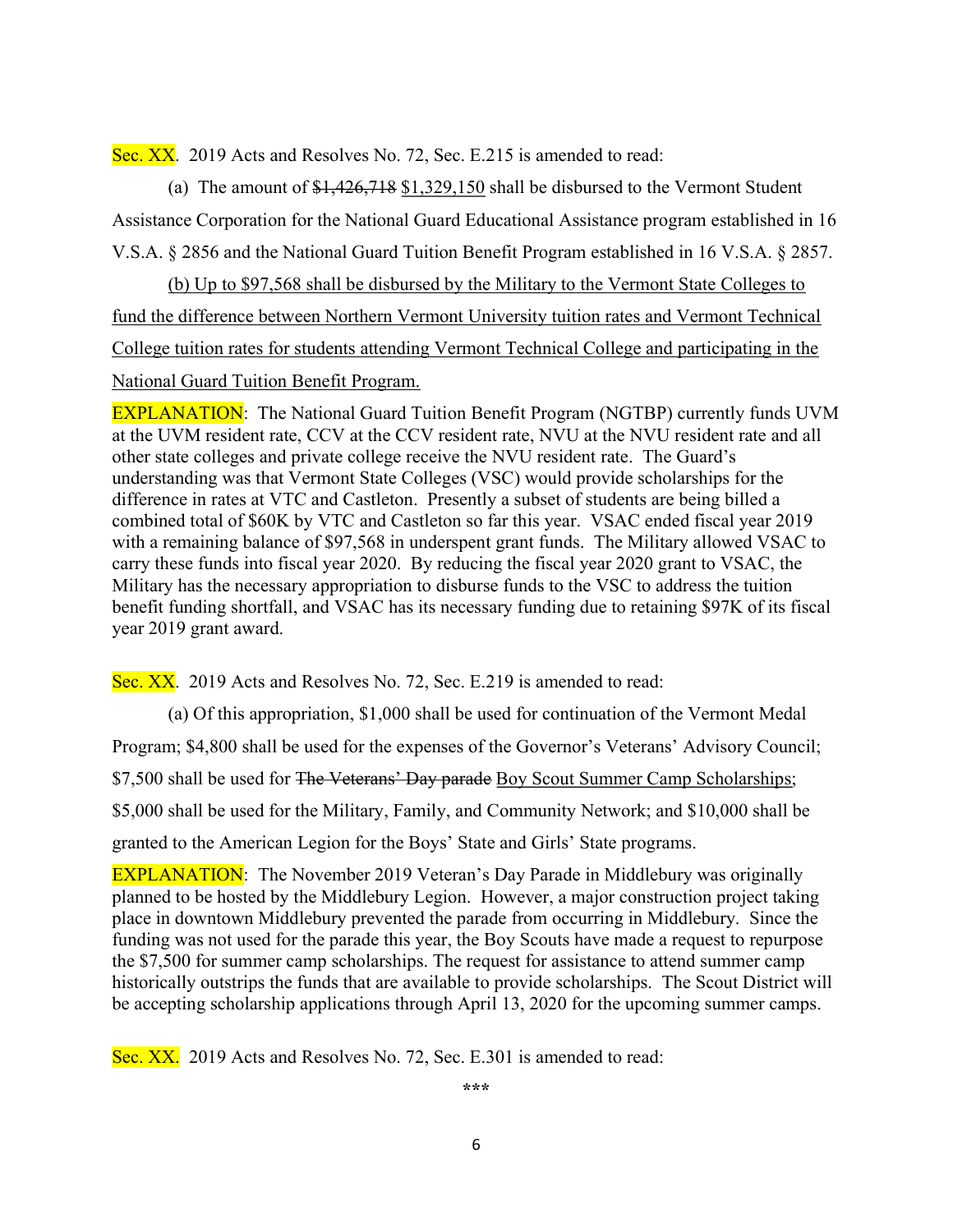(b) In addition to the State funds appropriated in this section, a total estimated sum of \$26,348,983 \$26,351,634 is anticipated to be certified as State matching funds under the Global Commitment as follows:

(1) \$23,295,650 certified State match available from local education agencies for eligible special education school-based Medicaid services under the Global Commitment. This amount combined with \$27,204,350 of federal funds appropriated in Sec. B.301 of this act equals a total estimated expenditure of \$50,500,000. An amount equal to the amount of the federal matching funds for eligible special education school-based Medicaid services under Global Commitment shall be transferred from the Global Commitment Fund to the Medicaid Reimbursement Special Fund created in 16 V.S.A. § 2959a.

(2) \$3,053,333 \$3,055,984 certified State match available from local designated mental health and developmental services agencies for eligible mental health services provided under Global Commitment.

**EXPLANATION:** Amounts updated to reflect current estimates.

Sec. XX. 2019 Acts and Resolves No. 72, Sec. E.308.1 is amended to read:

(a) The amount of the State supplement for all Medicaid beneficiaries residing who reside in a nursing homes, including those who and receive Supplemental Security Income and those who do not receive Supplemental Security Income, shall increase by \$25 per person per month on January 1, 2020. The Secretary of Human Services shall request approval from the Centers for Medicare and Medicaid Services for an amendment to Vermont's Medicaid State Plan to increase the amount of the personal needs allowance for Medicaid beneficiaries residing in nursing homes. This increase shall be reflected in future budget recommendations." EXPLANATION: Per the Legislative letter of intent for 2019 Act 72, this technical correction is needed to make clear that this increase applies to all Medicaid beneficiaries who reside in nursing homes and is not limited to only those who also receive SSI.

Sec. XX 2019 Acts and Resolves No. 72, Sec. E.812 is added to read:

#### Sec. E.812 VERMONT READS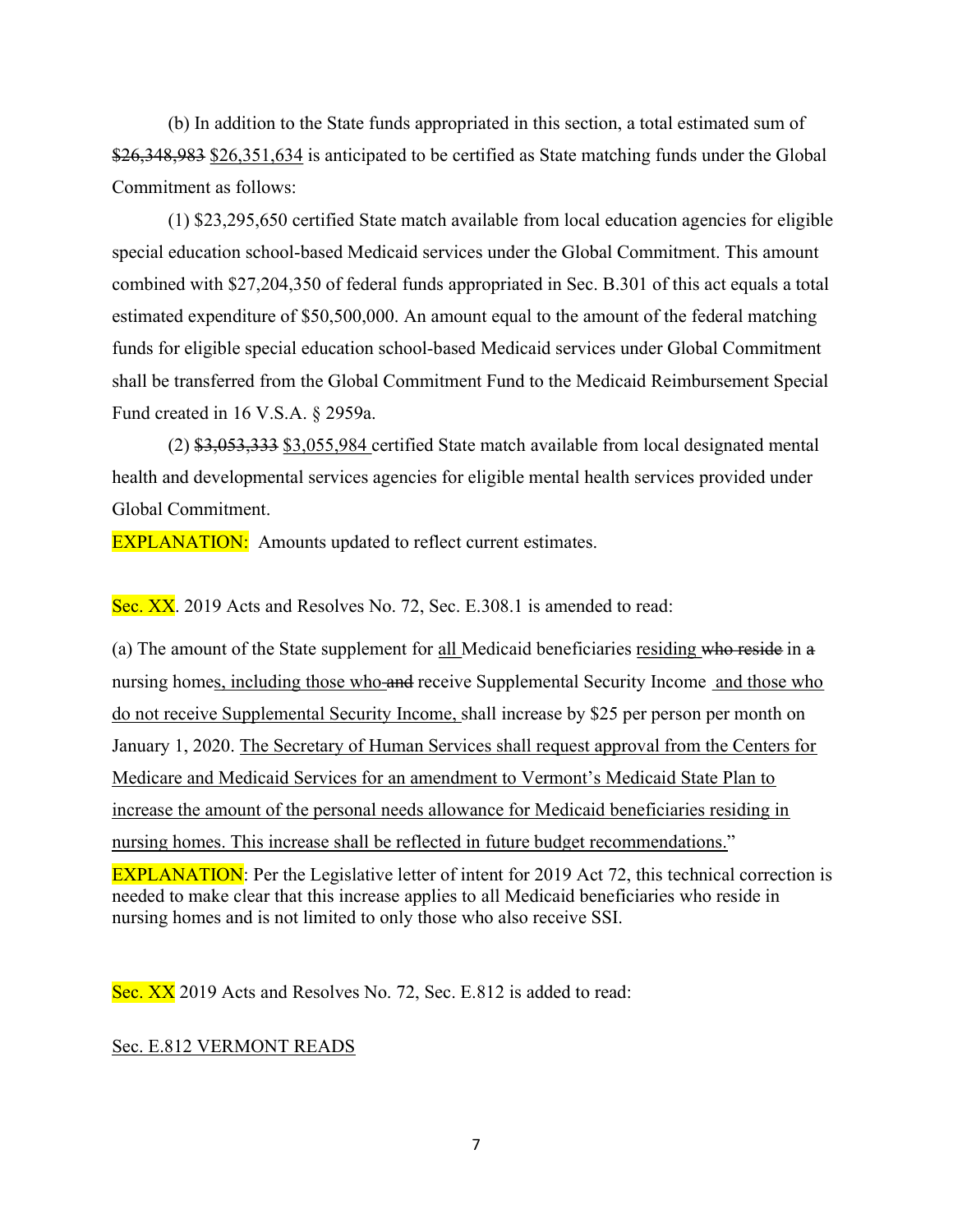(a) Of the general funds provided in fiscal year 2020 in Sec. B.812, \$10,000 is allocated for Vermont Reads 2019-2020.

EXPLANATION: This language expressly states what the additional appropriation of \$10,000 general fund shall be used for.

Sec. XX. 2109 Acts and Resolves No. 72, Sec. E.905 is added to read: Sec. E.905 SUPPLEMENTAL MAINTENANCE OR PROJECT SPENDING

(a) Notwithstanding 32 V.S.A. § 706 and the limits on program, project, or activity spending authority approved in the fiscal year 2020 Transportation Program, the Secretary of Transportation, with the approval of the Secretary of Administration and subject to the provisions of subsection (b) of this section, may transfer up to \$3,000,000.00 in Transportation Fund appropriations, other than appropriations for the Town Highway State Aid, Structures, and Class 2 roadway programs as follows:

(A) to the Transportation – Maintenance State System (8100002000) appropriation, for the specific purpose of addressing the overall cost of highway maintenance during fiscal year 2020.

(B) to the Transportation – Program Development (8100001100) appropriation, for the specific purpose of averting delays to project schedules.

(b)(1) If a contemplated transfer of an appropriation would not significantly delay the planned work schedule of a project, the Secretary may execute the transfer and shall give prompt notice thereof to the Joint Fiscal Office and to the House and Senate Committees on Transportation when the General Assembly is in session and, when the General Assembly is not in session, to the Joint Fiscal Office and the Joint Transportation Oversight Committee.

(2) If a contemplated transfer of an appropriation would, by itself, significantly delay the planned work schedule of a project, the Secretary:

(A) when the General Assembly is in session, may execute the transfer, but shall give the House and Senate Committees on Transportation advance notice of at least 10 business days prior to executing the transfer; or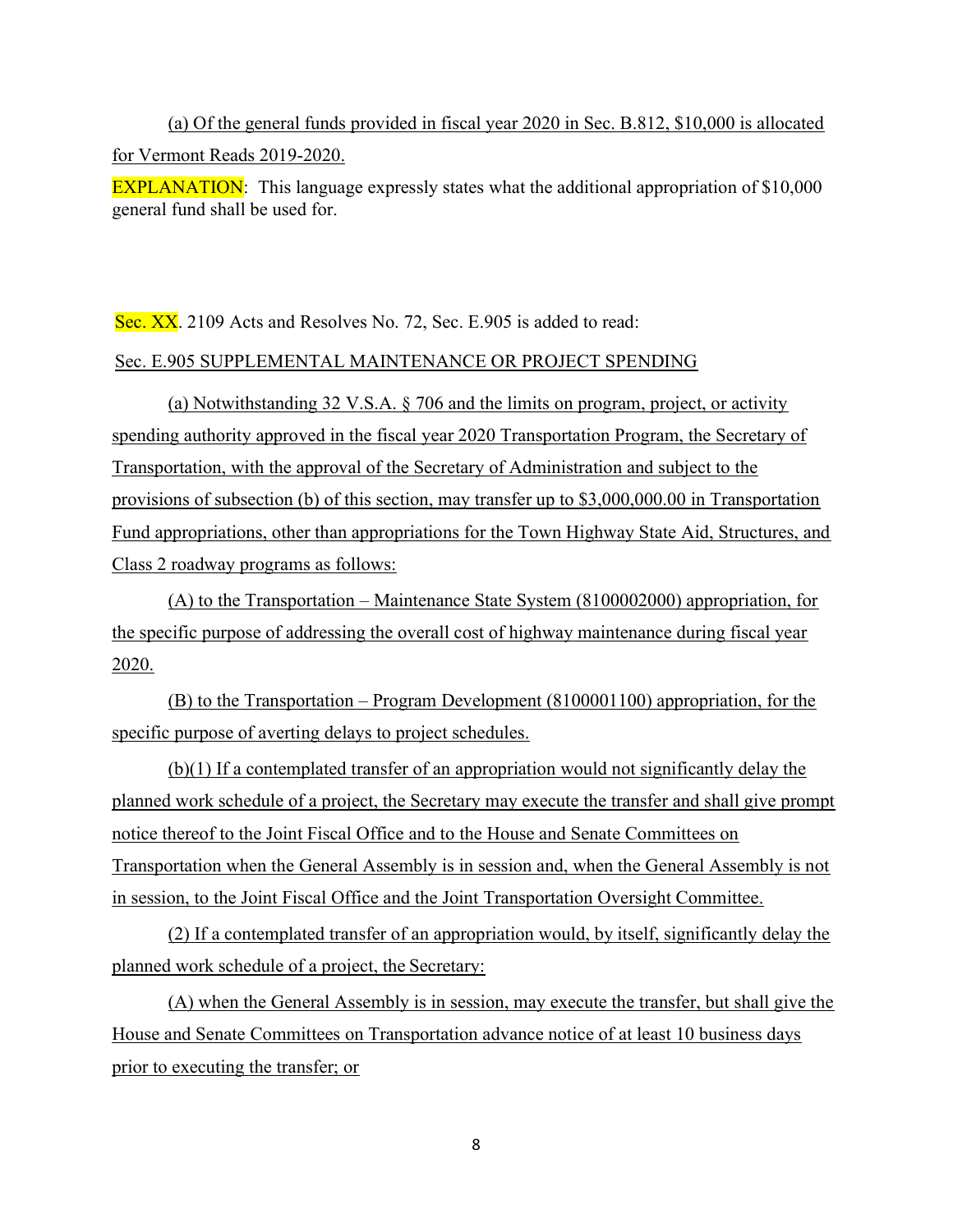(B) when the General Assembly is not in session, may execute the transfer, but shall give prompt notice of the transfer to the Joint Fiscal Office and the Joint Transportation Oversight Committee.

(c) In July 2020, the Secretary of Administration shall report all appropriations reductions made under the authority of this section to the Joint Fiscal Office, the Joint Fiscal Committee, and the Joint Transportation Oversight Committee.

EXPLANATION: Provides authority to transfer Transportation Funds from other Agency of Transportation appropriations to the Maintenance appropriation to address excessive highway maintenance costs or to the Program Development appropriation to avert delays in project schedules.

Sec. XX 2018 Acts and Resolves (Special Session) No. 11, Sec. C.105.1 is amended to read:

(a) Appropriations: Notwithstanding  $32 \text{ V.S.A.}$  §  $435a(a)$ , the following

appropriations shall be made from the Tobacco Litigation Settlement Fund:

\*\*\*

(4) \$1,000,000 to the Agency of Human Services. The use of these

funds shall be pursuant to the plan specified by the Tobacco Evaluation and

Review Board Department of Health.

**EXPLANATION:** As this appropriation has carried forward each fiscal year, the Tobacco Evaluation and Review Board was disbanded and their advisory role on tobacco use was subsumed by Substance Misuse Advisory Council. The Review Board was created prior to the existence of the Department of Health's Tobacco Cessation Program that now has the capacity and expertise to develop and execute anti-tobacco messaging and cessations plans. This technical adjustment aligns present and future plans with the original appropriation of \$1M general funds.

Sec. XX. 2019 Acts and Resolves No. 44, Sec. 4 is amended to read:

The establishment of the following new elassified, full-time positions is authorized in fiscal year 2020 for purposes of implementing and administering the State Hemp Program under 6 V.S.A. chapter 34:

(1) In the Agency of Agriculture, Food and Markets— exempt attorney counsel position.

(2) In the Agency of Agriculture, Food and Markets— classified laboratory and certification specialist.

(3) In the Agency of Agriculture, Food and Markets— classified enforcement specialist.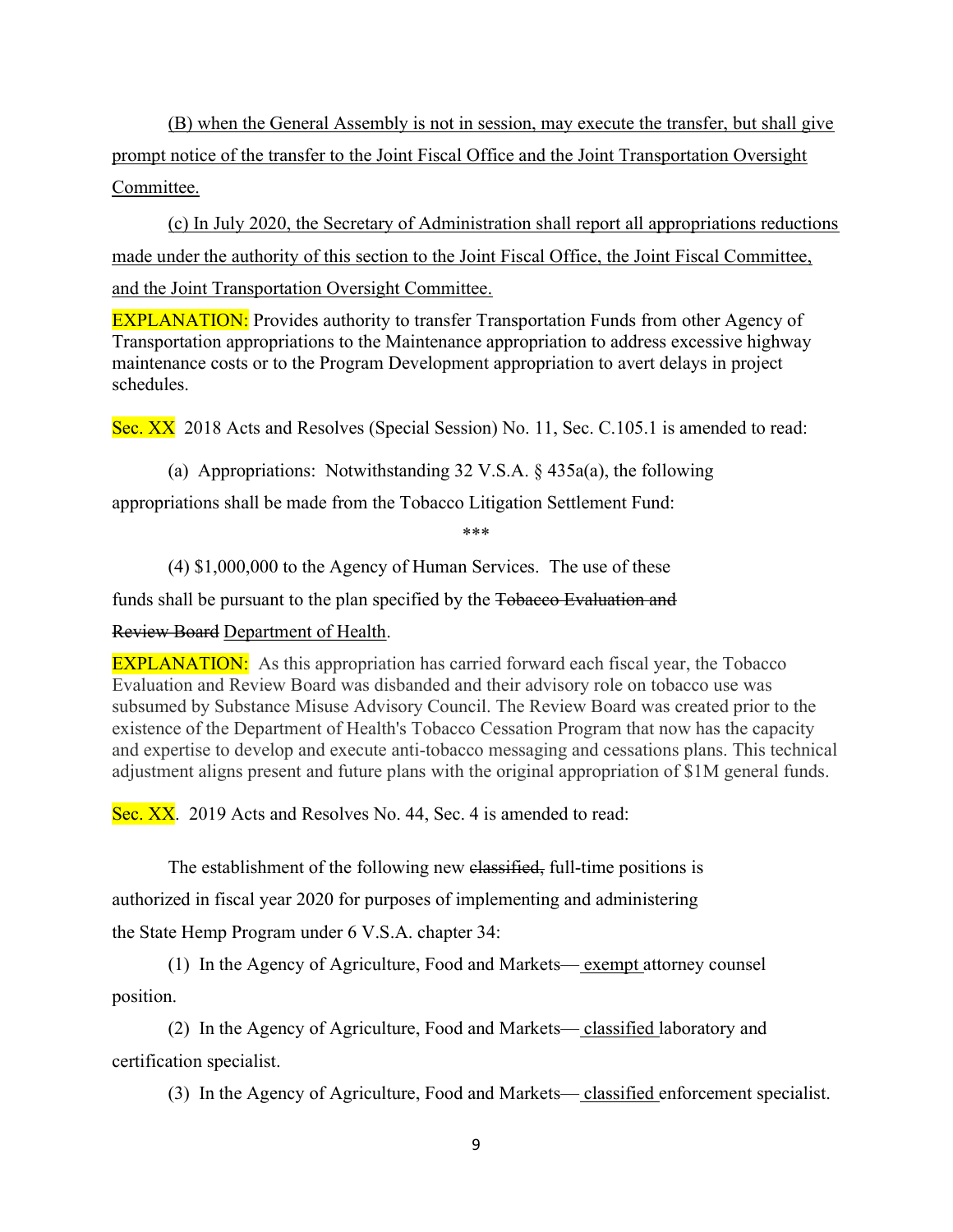EXPLANATION: Per the Act 72 Legislative Intent Letter, this technical change addresses the requirement that attorney positions be exempt pursuant to 3 VSA Sec. 311.

Sec. XX. 2019 Acts and Resolves No. 80, Sec. 20 is amended to read:

The \$2,000,000.00 appropriated from the General Fund for economic development initiatives in Sections. C.100(30) and (31) of H.542 (2019) shall be allocated pursuant to this section.

\*\*\*

EXPLANATION: Technical correction required to accurately reference the final appropriations language of Act 72 (H.542).

Sec. XX. 2019 Acts and Resolves No. 83, Sec. 15 is repealed:

Sec. 26a. TRANSFER FROM CEDF TO GENERAL FUND; TAX EXPENDITURE; ADVANCED WOOD BOILERS

(a) Beginning on July 1, 2018, the Clean Energy Development Fund quarterly shall calculate the forgone sales tax on advanced wood fired boilers resulting from the sales tax exemption under 32 V.S.A. § 9741(52) for advanced wood boilers. Beginning on October 1, 2018, the Clean Energy Development Fund shall notify the Department of Taxes of the amount of sales tax forgone in the preceding calendar quarter resulting from the sales tax exemption under 32 V.S.A. § 9741(52) for advanced wood boilers.

(b) In fiscal years 2019 and 2020, the Clean Energy Development Fund shall transfer from the Clean Energy Development Fund to the General Fund the amount of the tax expenditure resulting from the sales tax exemption under 32 V.S.A. § 9741(52) on advanced wood boilers up to a maximum of \$200,000.00 for both fiscal years combined. The Department of Taxes shall deposit 64 percent 100 percent of the monies transferred from the Clean Energy Development Fund into the General Fund under 32 V.S.A. § 435 and 36 percent of the monies in the Education Fund under 16 V.S.A. § 4025. [REPEALED] EXPLANATION: Pursuant to the Act 72 Legislative Intent Letter, this technical change addresses a contradiction in amended language included in both Acts 6 and 83 of the 2019 session.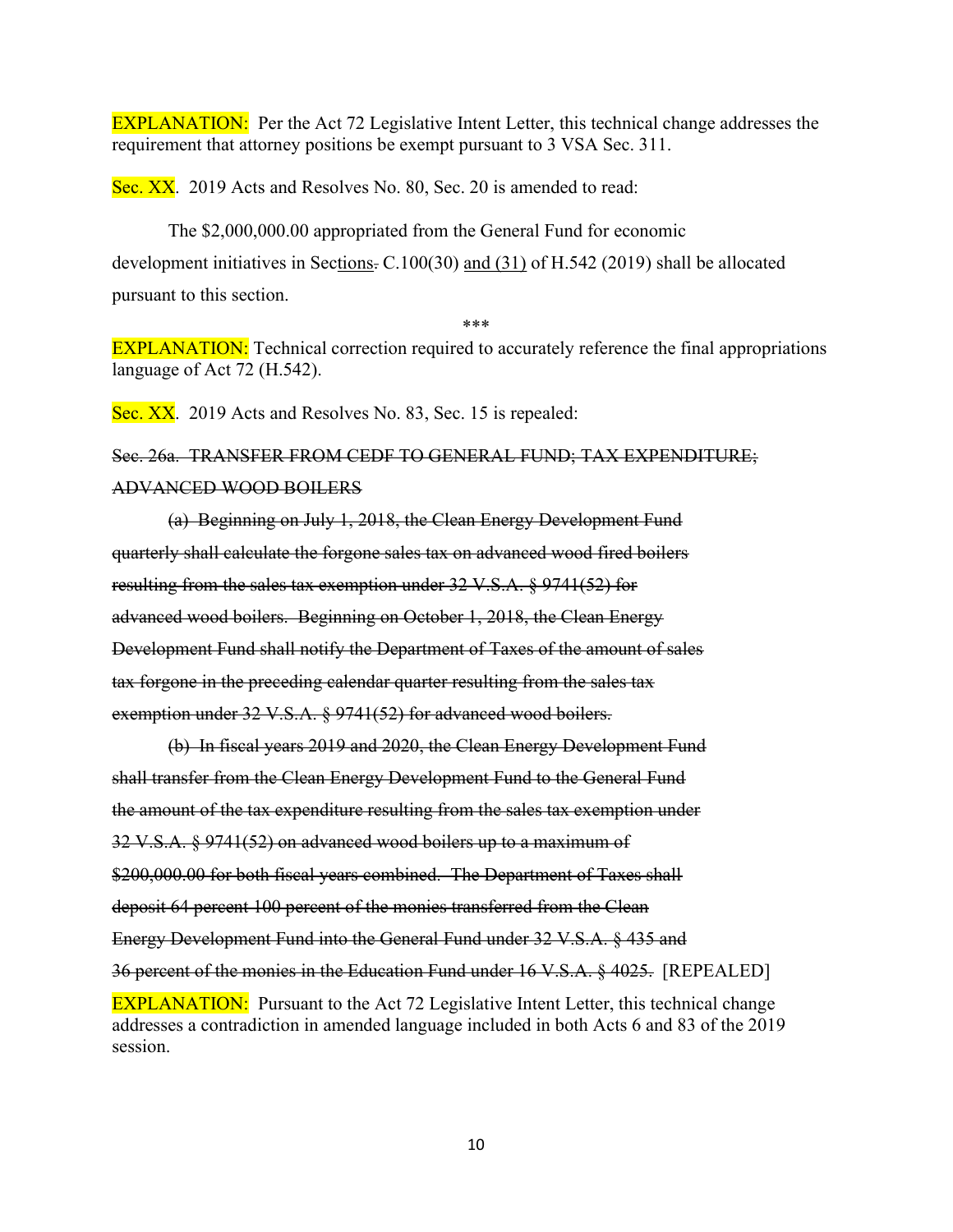Sec. XX 2018 Acts and Resolves No. 191, Sec. 15 is amended to read:

(a) Executive Branch. The two-year agreements between the State of Vermont and the Vermont State Employees' Association for the Defender General, nonmanagement, supervisory, and corrections bargaining units for the period of July 1, 2018 through June 30, 2020; the collective bargaining agreement with the Vermont Troopers' Association for the period of July 1, 2018 through June 30, 2020; and salary increases for employees in the Executive Branch not covered by the bargaining agreements shall be funded as follows:

\*\*\*

(2) Fiscal Year 2020.

\*\*\*

(B) Transportation Fund. The amount of \$2,368,000.00 \$2,044,597.00 is appropriated from the Transportation Fund to the Secretary of Administration for distribution to the Agency of Transportation and the Department of Public Safety to fund the fiscal year 2020 collective bargaining agreements and the requirements of this act.

\*\*\*

EXPLANATION: This reduced appropriation for Pay Act is a component of the AoT's rescission plan for fiscal year 2020.

Sec. XX 3 V.S.A. §§ 3004 and 3023 are amended to read:

§ 3004. Personnel designation

 The Secretary, Ddeputy Ssecretaryies, commissioners, deputy commissioners, attorneys, Directors of the Offices of State Economic Opportunity, of Alcohol and Drug Abuse Programs, and of Child Support, and all members of boards, committees, commissions, or councils attached to the Agency for support are exempt from the classified State service. Except as authorized by section 311 of this title or otherwise by law, all other positions shall be within the classified service.

\*\*\*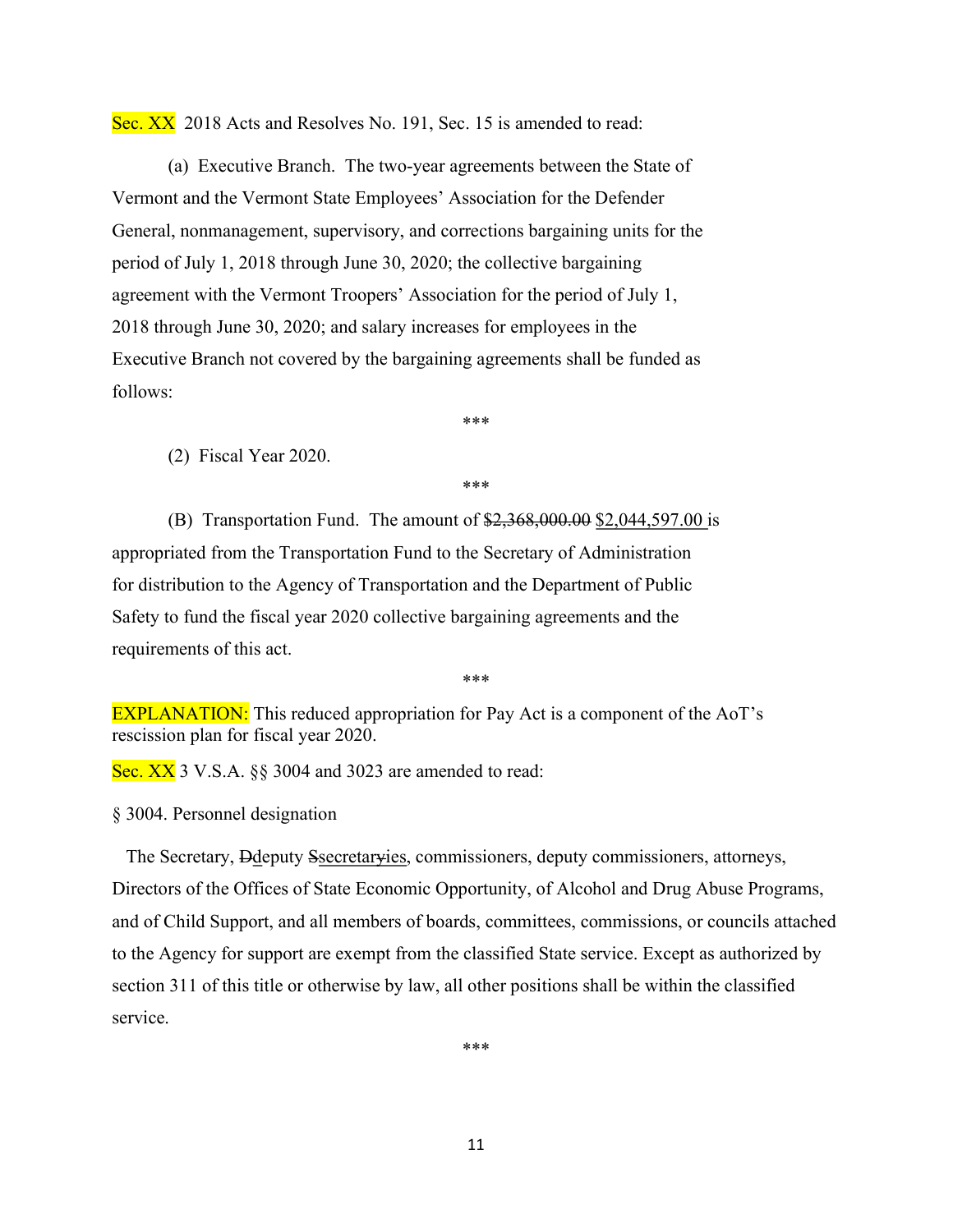§ 3023. Deputy Ssecretaryies

(a) The Secretary, with the approval of the Governor, may appoint a deputy such number of deputy secretaries as he or she deems necessary to serve at his or her pleasure and to perform such duties as the Secretary may prescribe. The Ddeputyies shall be exempt from the classified service. The appointments shall be in writing and shall be filed in the Office of the Secretary of State.

(b) The Ddeputy Ssecretaryies shall discharge the duties and responsibilities of the Secretary in the Secretary's absence. In case a vacancy occurs in the office of the Secretary, the Ddeputyies shall assume and discharge the duties of office until the vacancy is filled.

EXPLANATION: These statutory changes will allow the Secretary of AHS to have additional Deputy Secretaries similar to the statutory language allowing the AoE to have multiple Deputy Secretaries.

Sec. XX. 18 V.S.A. § 9374 is amended to read:

\*\*\*

(h)(1) The Board may assess and collect from each regulated entity the actual costs incurred by the Board, including staff time and contracts for professional services, in carrying out its regulatory duties for health insurance rate review under 8 V.S.A. § 4062; hospital budget review under chapter 221, subchapter 7 of this title; and accountable care organization certification and budget review under section 9382 of this title. The Board may also assess and collect from general hospitals licensed under chapter 43 of this title expenses incurred by the Commissioner of Health in administering hospital community reports under 18 V.S.A. § 9405b EXPLANATION: 2013 Acts and Resolves No. 79  $\S$  50(c) required the transfer of one position and its associated funding to the Department of Health for the purpose of administering the hospital community reports in 18 V.S.A. § 9405b and to collect funds for the publication of these reports under its billback authority. In 2015, the Legislature repealed the statute giving the Department billback authority, 18 V.S.A. § 9415 for the hospital community reports (2015 Acts and Resolves No. 54, § 61). The result is that the cost of the hospital community reports position at the Department of Health has been borne by the GMCB's billback fund without the GMCB having authority to billback for that expense.

Sec. XX 32 VSA Sec. 308b is amended to read:

\*\*\*

(c) The Human Services Caseload Reserve shall contain two sub-accounts: